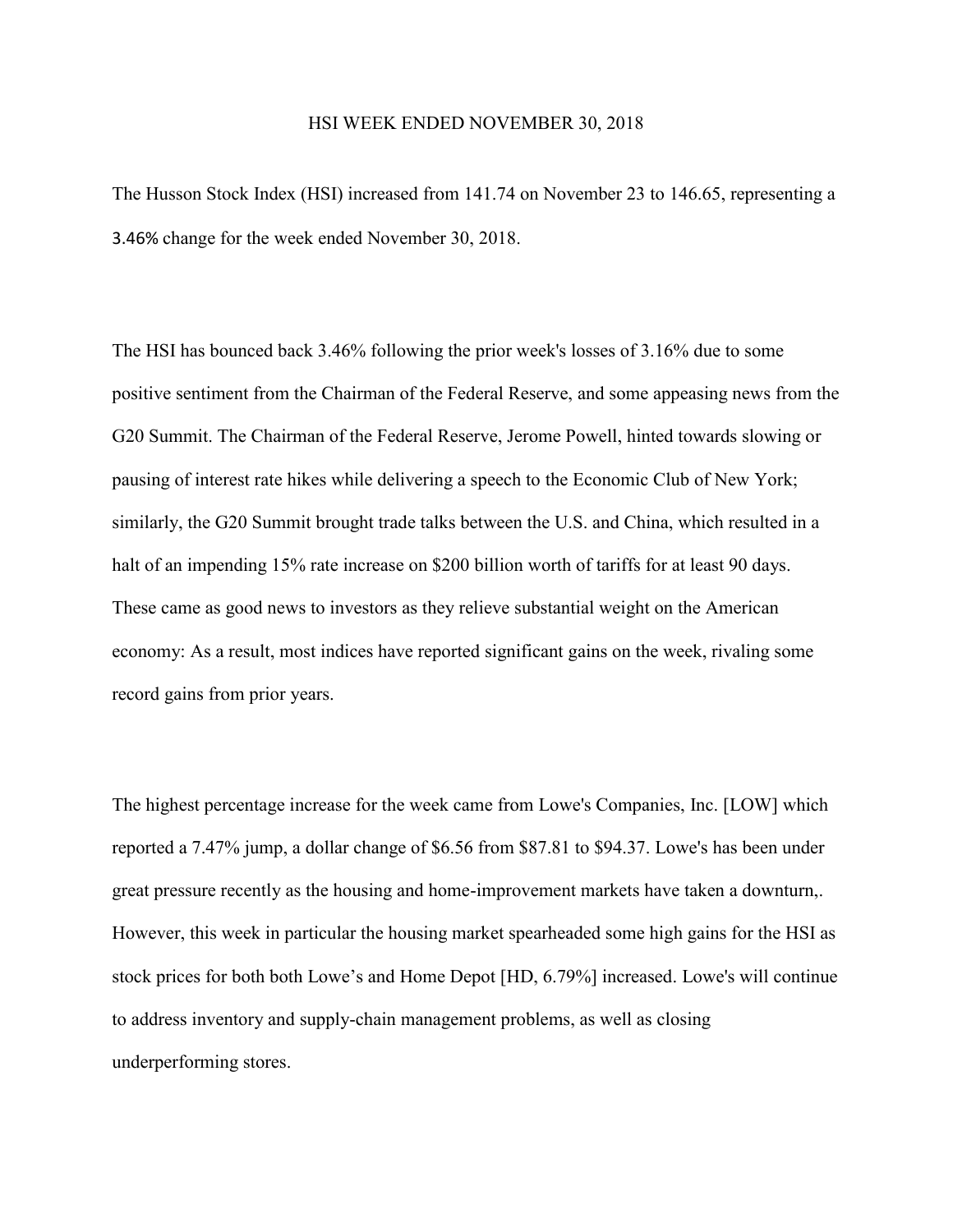Lastly, another high dollar change for the week came from Charter Communications [CHTR], which posted an increase of \$19.77 from \$309.43 to \$329.20, representing 6.39%. Charter continues to teeter from the sub \$310 mark up to the \$325-\$330 range, week after week. The increase may be a bounce from the drop in the prior week. Zacks has assigned an aggregate VGM score (Value, Growth, Momentum) of "A" to Charter.

The HSI was developed by Marie Kenney, while a student at Husson University, in consultation with Associate Professor J. Douglas Wellington. The index is currently being tracked and analyzed by Husson student Dominick Lizotte. The HSI tracks and analyzes 29 companies that are considered to have an effect on the Maine economy. These companies are either based in Maine or have an influence on the Maine economy through employment, and overall presence in the State. This price-weighted index offers a numerical break down of Maine's economy to help provide a better understanding of Maine's economy. The analysis looks into the events of the week and tries to explain significant changes in the stock prices of the companies that comprise the Husson Stock Index.

## References

Breuninger, K., & David, J. E. (2018, December 02). US, China call a 90-day truce in trade war as Trump, Xi agree to continue wide ranging talks. Retrieved from